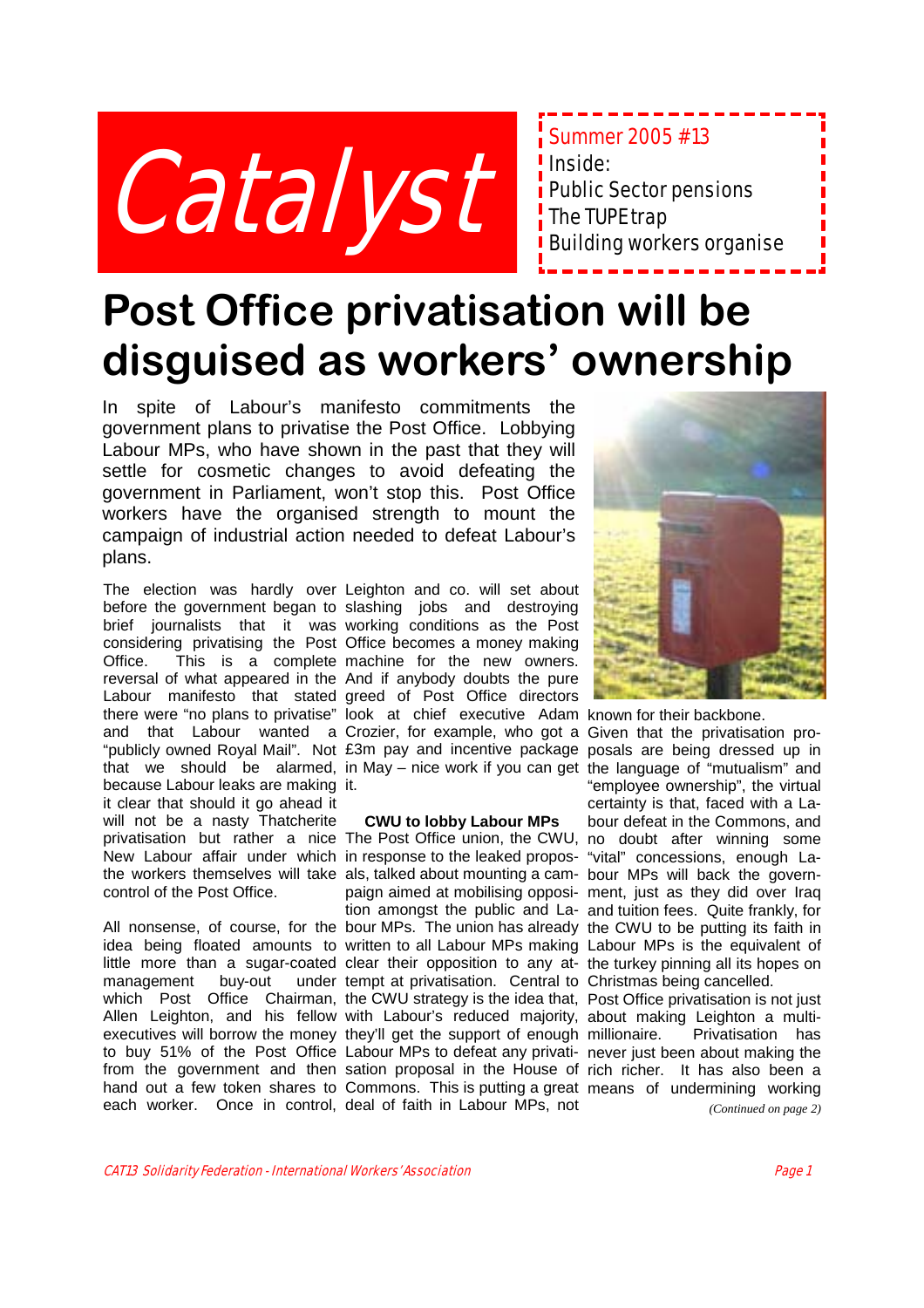#### **Post Office privatisation**

class organisation. The government knows that if it wants to extend deregulation by opening up mail delivery in Britain fully to competition it must break the virtual monopoly of the Post Office.

And to do that it knows it must defeat union organisation in the Post Office. The privatisation proposal being mooted by Labour, based on bogus employee ownership, is an attempt at breaking the postal monopoly while trying to avoid strike action by postal workers.

Labour's privatisation proposals, should they go ahead, will not be defeated in the Commons, but in the workplace. Despite setbacks in recent years, the Post Office is one of the few remaining industries in Britain that retains a reasonable workplace based union organisation. That organisational strength can be used to mount a campaign aimed at taking strike action to defeat privatisation. Workplace meetings can not only be used to expose media and management lies and win support for strike action, but they are also the means by which workers can retain control of their own struggles and ensure no behind-the-scenes back-sliding by union leaders.



### **Strike action needed to defend Public Sector pension rights**

Workers across the public sector half and for a female hospital were set to strike on March 23<sup>rd</sup> cleaner there was no increase at to defend pension rights but the all. What's more, the longer you strike was called off when a deal work the shorter your life expecwas done with the government. tancy. The same attacks on pension schemes are due to be imple-The only problem with final salmented in April 2006, and John ary pensions is that these dis-Prescott is already under pres-courage people from going partsure to renege on the deal. Only time towards the end of their effective strike action will defeat working lives. This is a particular these attacks and workers have issue for teachers but it applies to be ready to take it.

Local government bosses still for early retirement and allow intend to raise the minimum re-services to retain experienced tirement age from 50 to 55, as workers for longer. Since the well as the age at which the full "unfairness" of final salary penpension is payable from 60 to sions is one of the bosses' justifi-65. If they get away with that cations for wanting to scrap them then another set of cost-cutting they would extract a high price measures such as average sal-for concessions - unless they ary, as opposed to final salary, were under considerable prespensions and higher employee sure from industrial action. contributions will be brought in.

**Increased life expectancy?** 

This is "justified" on the grounds agreed to scrap regulations dethat average life expectancy has creeing an increase in the miniincreased but it isn't that simple. mum age at which workers in The truth is more to do with the local government can claim their "pensions holidays" taken by the full occupational pension. As bosses, where they have not well as crediting this "victory" to paid their share of the money Dave Prentis, then seeking reinto pension funds, leaving a election as General Secretary, shortfall. TGWU boss Jack the union highlighted lobbying by Dromey blamed the Tories for sponsored Labour MPs, rather cutting pension funding "to than the threat of strike action, smooth the move from poll tax to as the key factor in the turncouncil tax" in the early '90s but around. Labour hasn't made up the deficit.

In any case, average life expec-value. First of all, the only promtancy and the life expectancy of ise from the government was of working class people are not the negotiations – no guarantee was same. Since 1974 life expec-given that they wouldn't force tancy at 65 for men has in-through the same changes if the creased by more than 4 years unions didn't agree to them. and for women by more than 3 Secondly, in the run up to an years, but over the equivalent election the political impact of period for a male caretaker the strike action on a Labour govern-

across the board. Sorting this out would actually cut the need

Back in March UNISON hailed a victory when John Prescott

#### **No guarantee**

increase was only a year-and-a-ment would have been greater. It is difficult to take this at face

CAT13 Solidarity Federation - International Workers' Association Page 2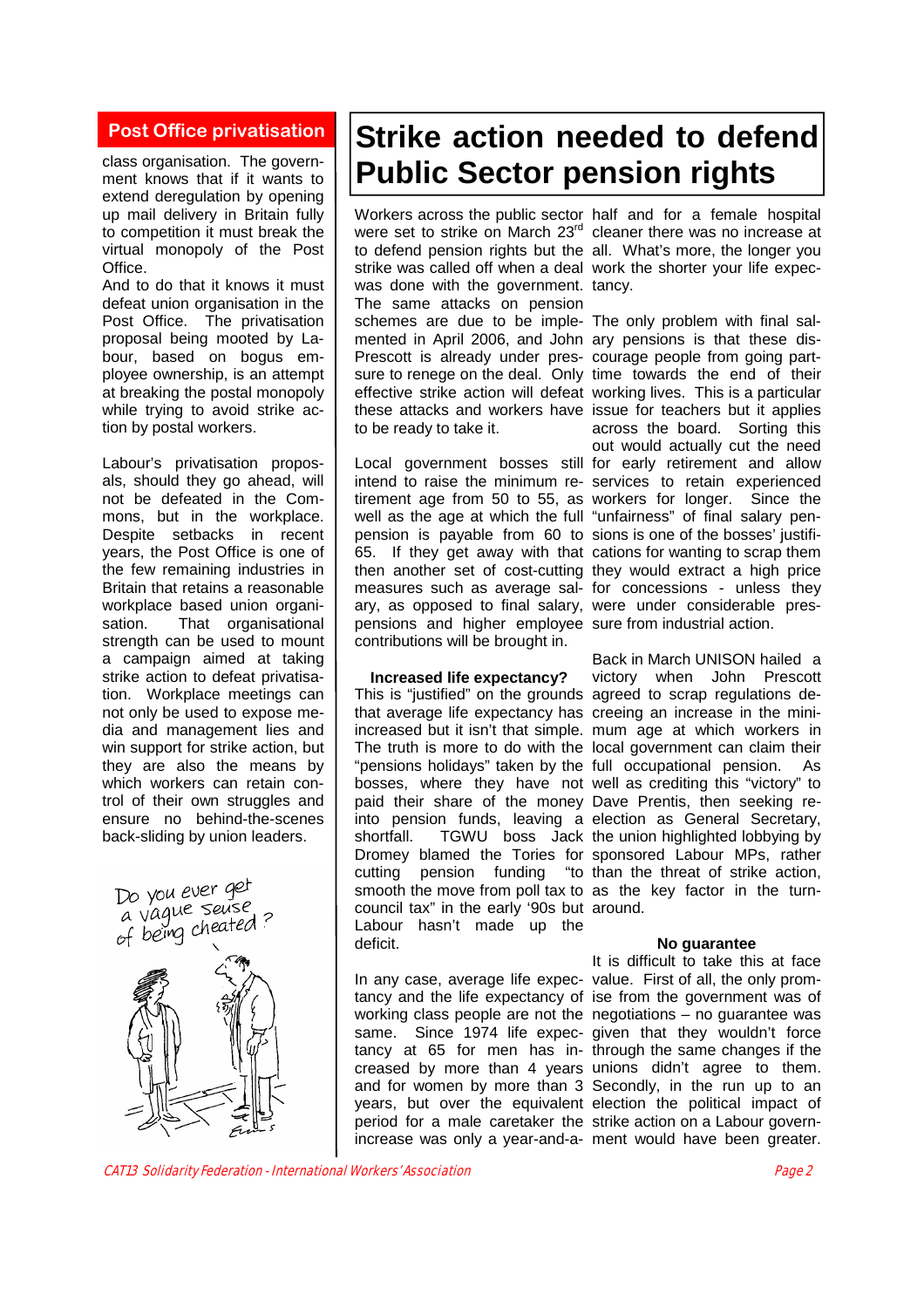be revisited with workers in a weaker bargaining position. Thirdly, there is no doubt that it was the threat of strike action, not lobbying MPs, which forced Prescott to back down. Prentis has actually saved the government from itself.

UNISON's National Local Government Conference first voted for a ballot on industrial action over pensions in June 2004, and the issue was then pursued via Labour Link until December before finally deciding to proceed with the ballot. Meanwhile, the civil service union PCS - less loyal to the Labour Party leadership – had planned strike action all along. Prentis only elbowed his way to "leadership" of the strike at the last minute. Some civil service workers are understandably suspicious of his role.

#### **Organise for strike action**

We need to organise, and to start now. The real issues and the need for strike action have to be understood in every workplace. Meetings need to be held, especially in poorly organised sections. Rank and file action committees need to be set up and links have to be made between civil service, local government, health and education workers so that it will be harder for the government to pick us off one at a time.

Finally, in the light of UNI-SON's behaviour the issue has to be linked to breaking the stranglehold the Labour Party has on the unions.

# Consequently, the issue will<br>be revisited with workers in a **Don't fall into the TUPE trap**

public services facing privatisa-trap". If they fight on their own tion that they won't be worse off to get better pay and conditions because TUPE (Transfer of Undertakings Protection of Employ-improvements they win will ees) regulations will protect change their contracts and end them. Workers are told they will what protection TUPE provided. not lose their jobs and their ex-Meanwhile, endless hiving off of isting terms and conditions will different departments further be protected. This protection is reduces the strength of workers not only worth less than people still in the public sector. are being told it's worth, it is also leading us into a dangerous trap. We must fight transfer it-In Haringey Council housing self not just start thinking about workers facing privatisation are TUPE deals as soon as privati-demanding to stay as council sation is mentioned.

There are two things that man-ALMO (Arms Length Manageagement and senior union offi-ment Organisation) deals the cials are not prepared to ac-housing stock is in theory still knowledge. Firstly, TUPE offers owned by the council, although a degree of protection but it a private company has been set guarantees nothing. It only pre-up to manage it. If the tenants vents you losing your job *be-*are being told this means they *cause of the transfer*. If the em-are still council tenants, then ployer can argue that they are housing workers can still be cutting jobs for another reason council workers, "seconded" to they are free to make people the ALMO. Some public sector redundant. For example, they workers that the government has might argue they have to cut tried to transfer under PFI jobs because of a cut in funding (Private Finance Initiatives) have and that this cut isn't connected already won this type of deal. with the transfer. The same principle applies if they want to Privatisation is designed to uncut pay and conditions. The dermine the power of the workonly real way to ensure you hold ing class in the public sector. onto your jobs and conditions is Workers who fight transfer are strong union organisation; the challenging this agenda head on law is a false friend.

Secondly, the whole business of cooperation and strike action, or privatisation and TUPE transfers threats of strike action. The is designed to undermine the more cautious union officials are public sector unions. privatised, workers legally take part in public sector workers have to force officials' strikes, even if they affect their hand through independent orown pay and conditions. They ganisation. We need to organcan take official action to defend ise workplace assemblies and their existing terms conditions *only* if it is their new action. employer that is attacking them. What's more the privatised

Union officials tell workers in worker is caught in the "TUPE themselves any

#### **Haringey ALMO**

employees. This is not as contradictory as it seems. Under

so concessions won't be won without action like worker non-Once also likely to reject action in facannot vour of TUPE deals. Militant and start thinking about unofficial